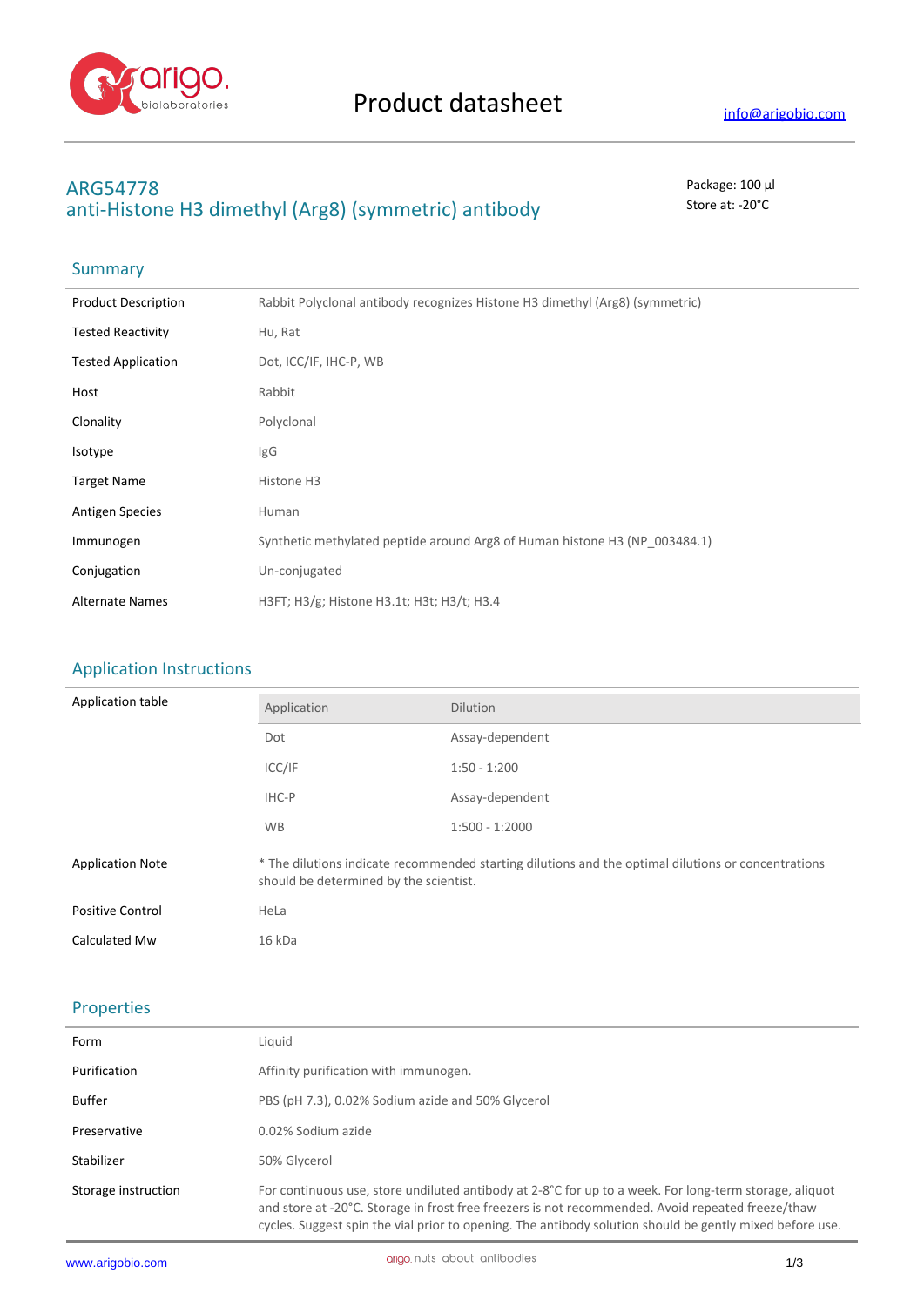## Bioinformation

| Database links | GenelD: 8290 Human                                                                                                                                                                                                                                                                                                                                                                                                                                                                                                                                                                                                                                                                                                                                                                                                                                                               |
|----------------|----------------------------------------------------------------------------------------------------------------------------------------------------------------------------------------------------------------------------------------------------------------------------------------------------------------------------------------------------------------------------------------------------------------------------------------------------------------------------------------------------------------------------------------------------------------------------------------------------------------------------------------------------------------------------------------------------------------------------------------------------------------------------------------------------------------------------------------------------------------------------------|
|                | Swiss-port # Q16695 Human                                                                                                                                                                                                                                                                                                                                                                                                                                                                                                                                                                                                                                                                                                                                                                                                                                                        |
| Gene Symbol    | HIST3H3                                                                                                                                                                                                                                                                                                                                                                                                                                                                                                                                                                                                                                                                                                                                                                                                                                                                          |
| Gene Full Name | histone cluster 3, H3                                                                                                                                                                                                                                                                                                                                                                                                                                                                                                                                                                                                                                                                                                                                                                                                                                                            |
| Background     | Histones are basic nuclear proteins that are responsible for the nucleosome structure of the<br>chromosomal fiber in eukaryotes. Nucleosomes consist of approximately 146 bp of DNA wrapped<br>around a histone octamer composed of pairs of each of the four core histones (H2A, H2B, H3, and H4).<br>The chromatin fiber is further compacted through the interaction of a linker histone, H1, with the DNA<br>between the nucleosomes to form higher order chromatin structures. Histone H3 gene is intronless and<br>encodes a replication-dependent histone that is a member of the histone H3 family. Transcripts from<br>this gene lack polyA tails; instead, they contain a palindromic termination element. This gene is located<br>separately from the other H3 genes that are in the histone gene cluster on chromosome 6p22-p21.3.<br>[provided by RefSeq, Aug 2015] |
| Function       | Histone H3 is a core component of nucleosome. Nucleosomes wrap and compact DNA into chromatin,<br>limiting DNA accessibility to the cellular machineries which require DNA as a template. Histones<br>thereby play a central role in transcription regulation, DNA repair, DNA replication and chromosomal<br>stability. DNA accessibility is regulated via a complex set of post-translational modifications of histones,<br>also called histone code, and nucleosome remodeling. [UniProt]                                                                                                                                                                                                                                                                                                                                                                                     |
| Research Area  | Gene Regulation antibody                                                                                                                                                                                                                                                                                                                                                                                                                                                                                                                                                                                                                                                                                                                                                                                                                                                         |

### Images



### **ARG54778 anti-Histone H3 dimethyl (Arg8) (symmetric) antibody ICC/IF image**

Immunofluorescence: 293T cells stained with ARG54778 anti-Histone H3 dimethyl (Arg8) (symmetric) antibody.



#### **ARG54778 anti-Histone H3 dimethyl (Arg8) (symmetric) antibody IHC image**

Immunohistochemistry: Paraffin-embedded Rat brain tissue stained with ARG54778 anti-Histone H3 dimethyl (Arg8) (symmetric) antibody at 1:200 dilution.